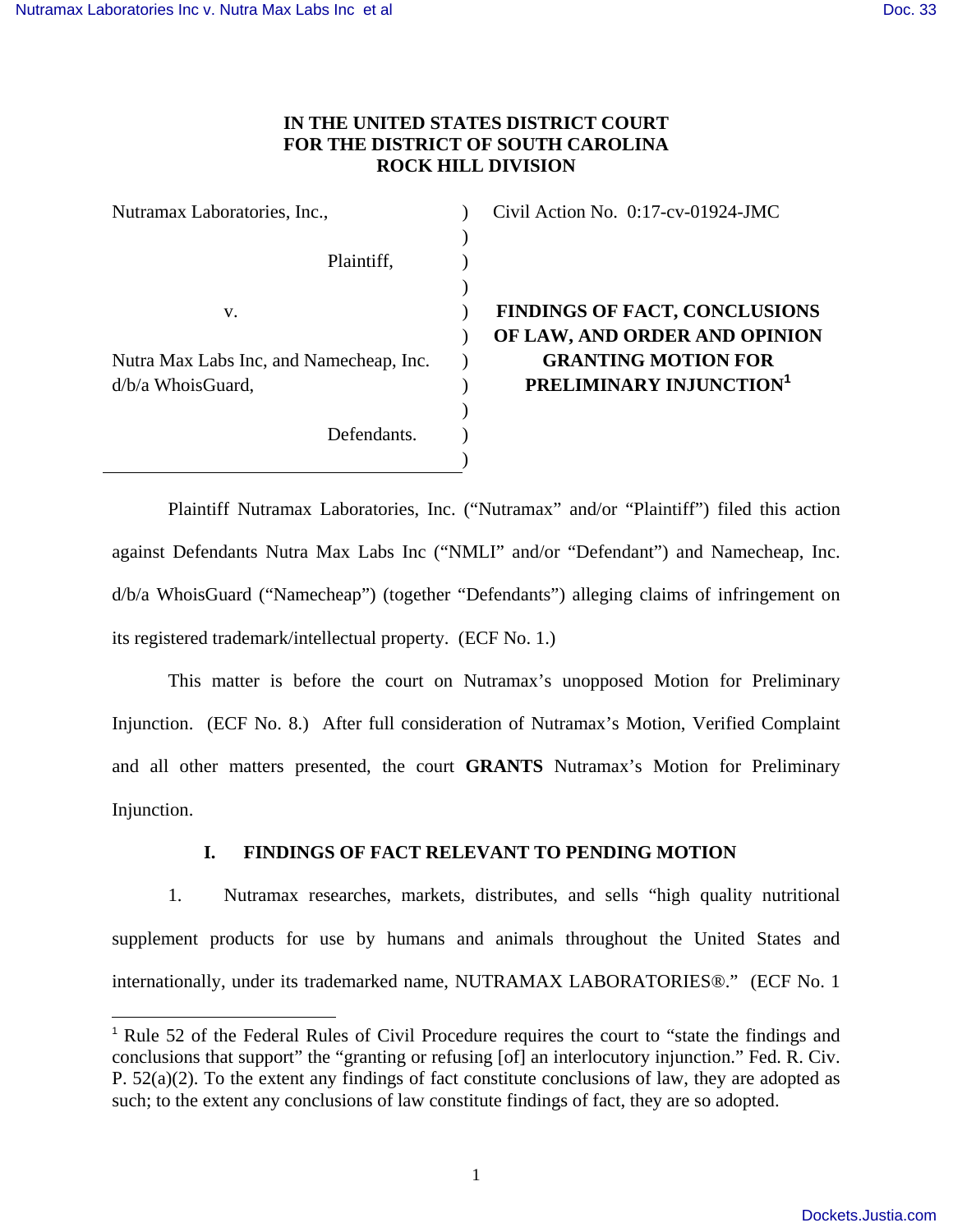at  $1 \n\P 1.$ )

2. "Nutramax uses, owns, and has registered on the Principal Register of the United States Patent and Trademark Office the following mark relevant to this action (the "Mark"):

| MARK                         | REG. NO. | <b>REG. DATE</b> | CLASS/GOODS               |
|------------------------------|----------|------------------|---------------------------|
| <b>Nutramax Laboratories</b> | 2231260  | March 16, 1999   | Dietary food supplements" |

(ECF No. 1 at 4 ¶ 18 (referencing ECF No. 18-2 at 1).)

3. NMLI also "manufactures, markets, and distributes 'natural' supplements . . . through the website www.nutramax-labs-inc.com (the "Infringing Website")." (Id. at  $1 \nparallel 2$ .) Two of NMLI's products are at issue in this matter: "'Steelcut Testosterone' and 'Muscle Boost XT,' which both purport to 'not only result in improved muscle growth, but also improve[] many factions of the human body which lead to better muscle building,' through the Infringing Website." (Id.)

4. NMLI "offers 'free' trials" of "Steelcut Testosterone" and "Muscle Boost XT" and "represents that it will not charge the consumer the full bottle price until the trial period has expired." (Id. at  $2 \sqrt{\frac{3}{2}}$ )

5. "But consumers across the country complain that Defendant [NMLI] charges the approximately \$95 full bottle price before the expiration of the trial period, and also complain that they are unable to obtain a refund or cancel the recurring monthly subscription that follows."

(Id.)

6. "Bottles of Steelcut Testosterone and Muscle Boost XT contain contact information for 'Nutra Max Labs Incorporated, P.O. [Box] 23793, St. Petersburg, FL 33742' and direct consumers to the Infringing Website, but do not contain a phone number to contact the manufacturer."  $(\underline{Id.} \P 5.)$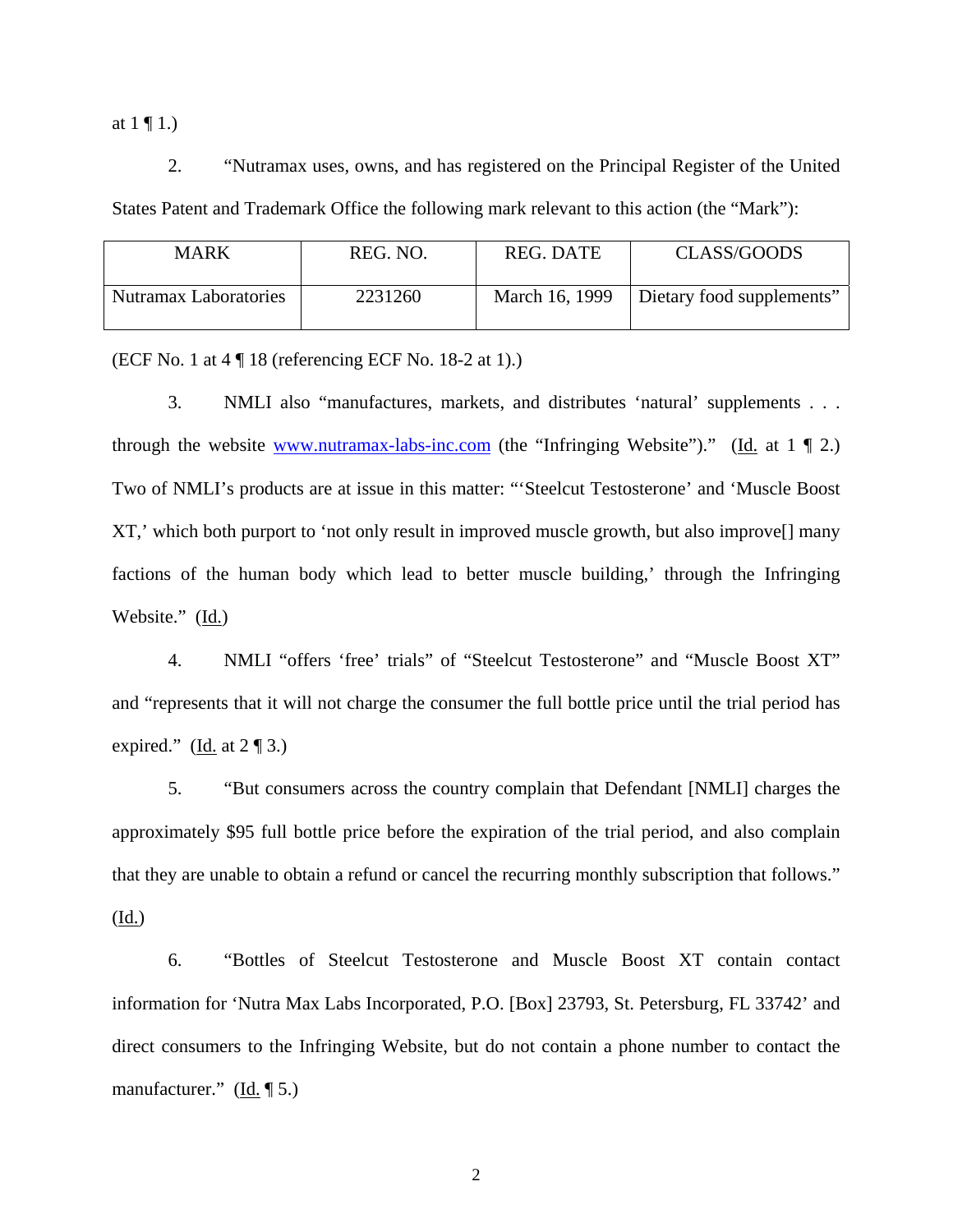7. NMLI "employs various iterations of the Plaintiff Nutramax's name and the Mark, as defined herein, on its Infringing Website." (Id.) "Thus, when consumers are dissatisfied with their Steelcut Testosterone or Muscle Boost XT products, they research 'Nutra Max' or 'Nutramax' and are directed to Plaintiff Nutramax's customer service department." (Id.)

8. As a result of the foregoing, consumers are fraudulently led to believe that Plaintiff Nutramax is the perpetrator of the scam.

9. "Consumers mistakenly believe that Plaintiff Nutramax sells the Products on the Infringing Website and is the entity behind this scam." (Id. at  $7 \sqrt{\ }$  37.)

10. NMLI "is using Nutramax's registered Mark to carry out this scam and to capitalize and profit on it to the detriment of Nutramax." (Id. at ¶ 39.)

11. On July 20, 2017, Nutramax filed a Verified Complaint alleging claims against NMLI for trademark infringement, trademark dilution, false designation of origin, common law fraud, violation of the South Carolina Unfair Trade Practices Act, and for preliminary and permanent injunction. (ECF No. 1 at 8 ¶ 42–10 ¶ 55 & 11¶ 64–13 ¶ 84.)

12. Additionally, Nutramax alleged a claim against Defendants for violation of the Anti-Cybersquatting Consumer Protection Act ("ACPA"). (Id. at 10 ¶ 56–11 ¶ 63.)

13. Thereafter, Nutramax filed a Motion for Preliminary Injunction (ECF No. 8) on July 26, 2017, and a Motion to Expedite Hearing on the Motion for Preliminary Injunction on July 28, 2017. $^2$  (ECF No. 11.)

14. Nutramax served its Motion for Preliminary Injunction on Defendants on July 27, 2017. (ECF No. 9.)

 $2$  The court observes that Nutramax's Motion to Expedite Hearing (ECF No. 11) was granted by Text Order on September 20, 2017. (ECF No. 20.)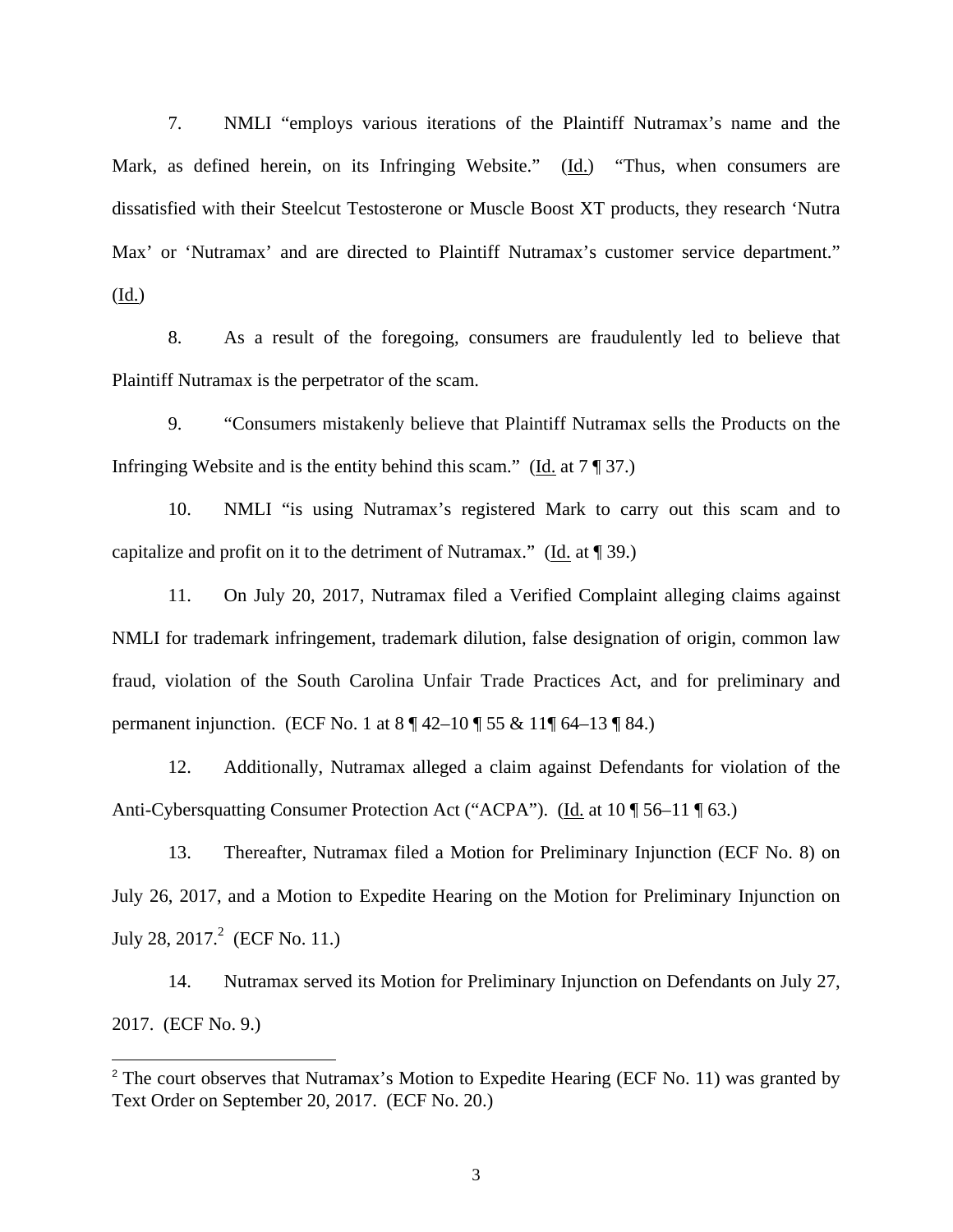15. Nutramax and Namecheap resolved their dispute by stipulation on August 21, 2017. (ECF No. 15.) "Namecheap [] agreed to promptly transfer the Domain [nutramax-labsinc.com] into Nutramax's possession upon being presented with either an Order from this Court, or a fully executed written agreement between Nutramax and the registered user of the Domain, directing such action." (Id. at  $1 \nvert 4$ .)

16. Nutramax served a Notice of Hearing on NMLI regarding the Motion for Preliminary Injunction on September 21, 2017. (ECF No. 31-1.)

17. On October 10, 2017, the court held a hearing on Nutramax's Motion for Preliminary Injunction. (ECF No. 32.) NMLI did not appear at the October 10, 2017 hearing.

## **II. LEGAL STANDARD AND ANALYSIS**

## A. Preliminary Injunctions Generally

 $\overline{a}$ 

18. The court's authority to issue a preliminary injunction arises from Rule  $65<sup>3</sup>$  but "it is an extraordinary remedy never awarded as of right." Winter v. Nat'l Res. Def. Council, Inc., 555 U.S. 7, 24 (2008). A party seeking a preliminary injunction must establish all four of the following elements: (1) he is likely to succeed on the merits; (2) he is likely to suffer irreparable harm in the absence of preliminary relief; (3) the balance of equities tips in his favor; and (4) an injunction is in the public interest. Id.; The Real Truth About Obama, Inc. v. Fed. Election Comm'n, 575 F.3d 342, 346–47 (4th Cir. 2009).

19. The Fourth Circuit no longer recognizes a "flexible interplay among the four criteria for a preliminary injunction." Real Truth, 575 F.3d at 347. Each of these requirements "must be fulfilled as articulated." De la Fuente v. S.C. Dem. Party, CA No. 3:16-cv-00322- CMC, 2016 WL 741317, at \*2 (D.S.C. Feb. 25, 2016). A plaintiff must first prove the first two

<sup>&</sup>lt;sup>3</sup> The court observes that "rule" refers to the Federal Rules of Civil Procedure.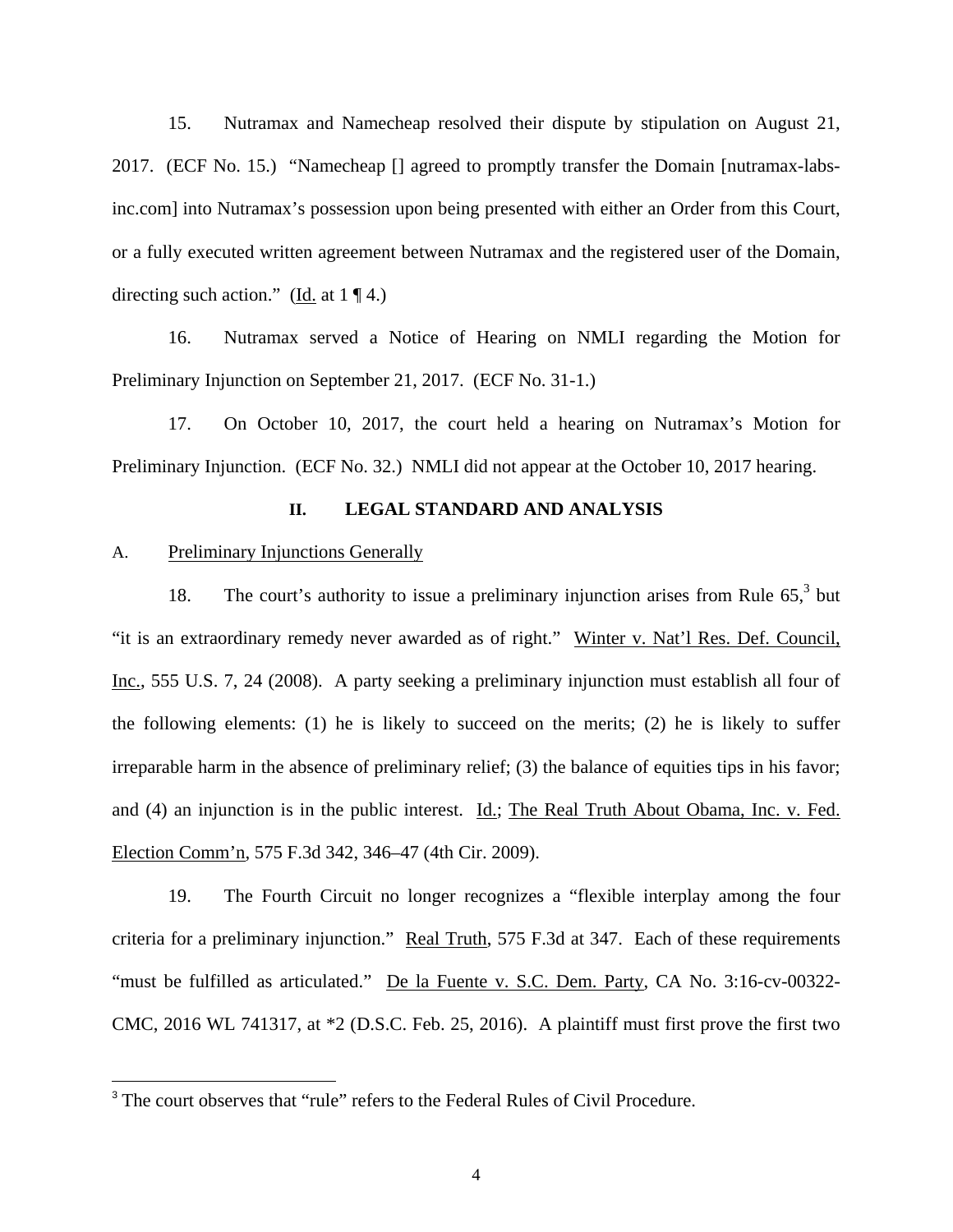elements before a court considers whether the balance of the equities tips in his favor. See Real Truth, 575 F.3d at 346–47. Additionally, the court pays particular attention to the public consequences of employing this extraordinary form of relief via injunction. Real Truth, 575 F.3d at 347 (citing Winter, 555 U.S. at 24).

20. "The traditional purpose of a preliminary injunction is to protect the status quo and to prevent irreparable harm during the pendency of the lawsuit ultimately to preserve the court's ability to render a meaningful judgment on the merits." De La Fuenta, 2016 WL 741317, at \*2.

## B. Nutramax's Request for Relief

21. Nutramax seeks a preliminary injunction that: (a) enjoins NMLI "from infringing Plaintiff's registered trademarks in connection with its 'Steelcut Testosterone' and 'Muscle Boost XT' and trial offers of both, and any other products marketed, distributed, or sold . . ."; (b) enjoins NMLI "from making false and misleading statements of fact in connection with its 'Steelcut Testosterone' and 'Muscle Boost XT' and trial offers of both, and any other products marketed, distributed, or sold, . . ."; and (c) requires NMLI to "[i]mmediately take appropriate corrective actions to cure the misperceptions its false statements and trademark infringement have caused in the marketplace, by . . . [I] isting appropriate contact information on the Infringing Website and any other websites on which Defendant [NMLI] sells 'Steelcut Testosterone' and/or 'Muscle Boost XT'; and . . . [c]ontacting consumers of any trial offers for 'Steelcut Testosterone' and/or 'Muscle Boost XT' and informing them that Defendant [NMLI] is in no way affiliated with Plaintiff and providing them accurate contact information for Defendant [NMLI]; . . . ." (ECF No. 8 at 1–2.)

22. Additionally, Nutramax seeks an order requiring "Namecheap [to] immediately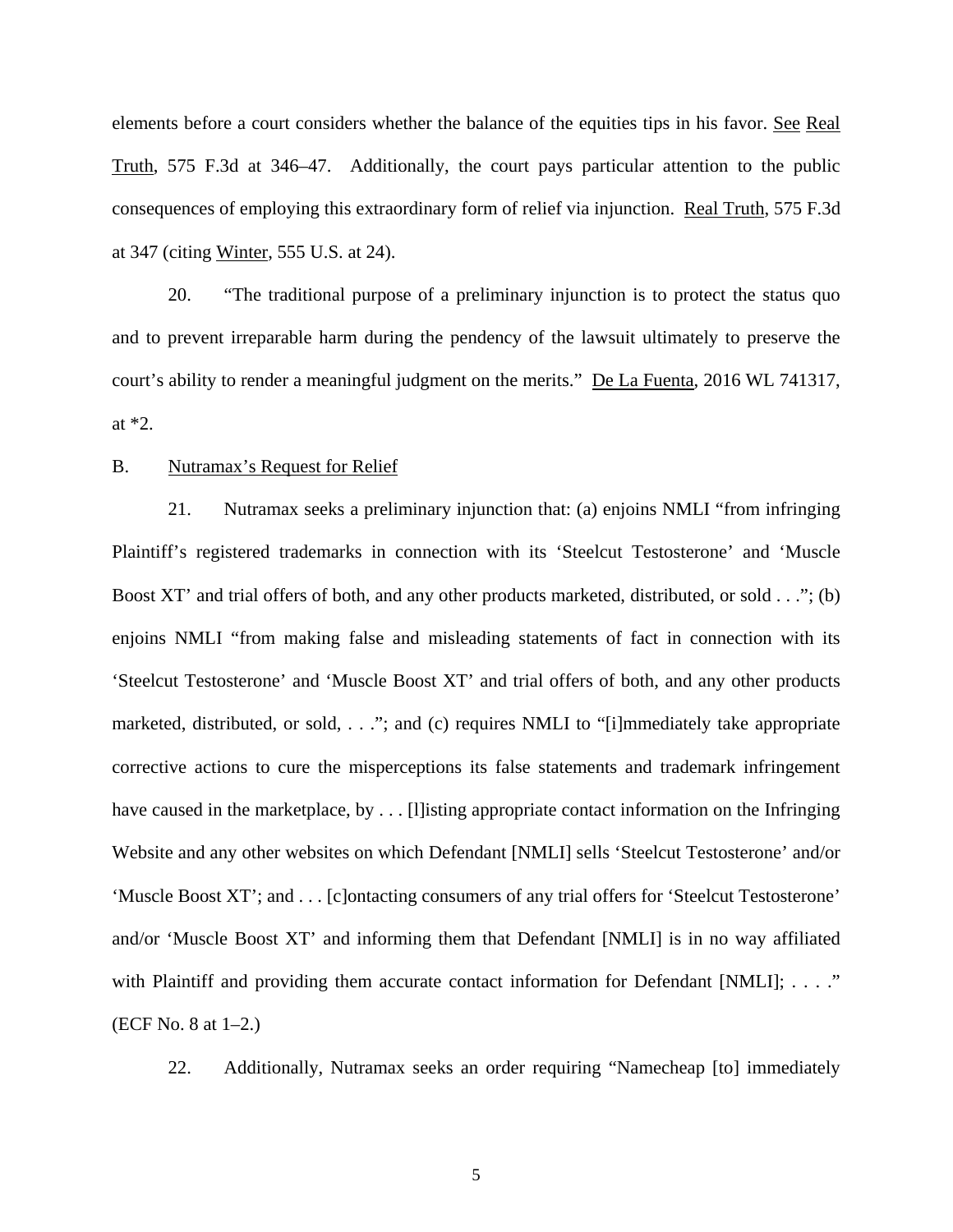transfer the domain name 'www.nutramax-labs-inc.com' to Plaintiff Nutramax, or, in the alternative, immediately disable the domain name 'www.nutramax-labs-inc.com.'" (Id.)

C. The Court's Review

23. In support of its Motion for Preliminary Injunction, Nutramax relies on its Verified Complaint (ECF No. 1-1), a copy of a search document authenticating its Trademark Registration Number (ECF No. 8-2), a copy of a document demonstrating the search results for "nutramax" in the U.S.P.T.O. Trademark Electronic Search System (ECF No. 8-3) and consumer complaints filed with Nutramax's customer service department (ECF No. 8-4 at 4–10).

24. The court heard oral argument from Nutramax's counsel on October 10, 2017. (ECF No. 32.) Even though Nutramax served NMLI with a copy of the Motion for Preliminary Injunction and Notice of the Hearing (ECF Nos. 9 & 31-1), NMLI did not appear at the October 10, 2017 hearing.

25. The court addresses below the vitality of Nutramax's assertions under each of the four requirements set forth in Winter and reiterated by the Fourth Circuit in Real Truth.

## **III. SPECIFIC FINDINGS AND CONCLUSIONS**

#### A. Clear Showing of Likely Success on the Merits

26. "[P]laintiffs seeking preliminary injunctions must demonstrate that they are likely to succeed on the merits." Pashby v. Delia, 709 F.3d 307, 321 (4th Cir. 2013) (citing Winter, 555 U.S. at 20). "Although this inquiry requires plaintiffs seeking injunctions to make a 'clear showing' that they are likely to succeed at trial, Real Truth, 575 F.3d at 345, plaintiffs need not show a certainty of success, see 11A Charles Alan Wright et al., Federal Practice & Procedure § 2948.3 (2d ed. 1995). Pashby, 709 F.3d at 321.

27. Nutramax is likely to succeed on all of its claims alleging that NMLI has used and

 $\overline{6}$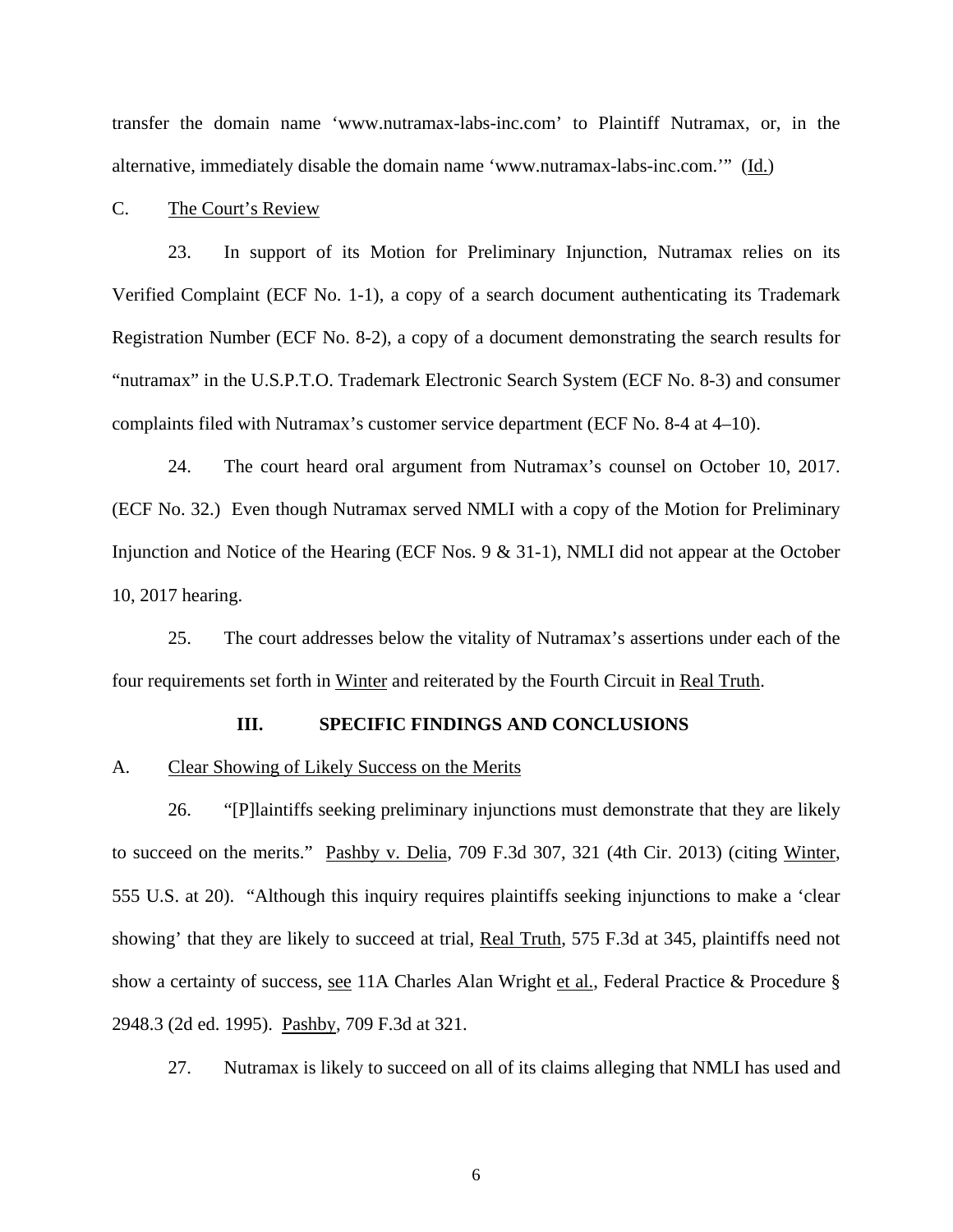continues to use the "Nutra Max" trademark without authorization in connection with its free trial scam.<sup>4</sup>

28. Specifically, Nutramax is likely to succeed on its trademark infringement<sup>5</sup> and false designation of origin claims because it is the exclusive owner of the Mark, which NMLI used in commerce and in connection with the sale of product in a manner likely to confuse consumers. $6$  (ECF No. 8-1 at 11–16.)

29. Nutramax is likely to succeed on its trademark dilution claim<sup>7</sup> because its Mark is famous and has been diluted by NMLI's conduct. (Id. at 16–19.)

 $\overline{a}$ 

<sup>&</sup>lt;sup>4</sup> "Free trial scam" refers to the phrase used in Nutramax's Memorandum in Support of Its Motion for a Preliminary Injunction. (ECF No. 8-1.)

<sup>&</sup>lt;sup>5</sup> Because Nutramax is likely to be successful on its trademark infringement claim, it is also likely to be successful on its unfair trade practices claim "because the elements and proof of these claims are identical." (ECF No. 8-1 at 11 n.2 (citing Nat'l Van Lines, Inc. v. Nat'l Van Lines Inc., C/A No. 4:12-926-TLW, 2013 WL 2180739, at \*6–7 (D.S.C. May 20, 2013) ("Under South Carolina law, proof of trademark infringement is sufficient to establish a violation under SCUTPA.")).)

<sup>&</sup>lt;sup>6</sup> "Both infringement and false designation of origin have five elements." Lamparello v. Falwell, 420 F.3d 309, 313 (4th Cir. 2005). "To prevail under either cause of action, the trademark holder must prove: (1) that it possesses a mark; (2) that the [opposing party] used the mark; (3) that the [opposing party's] use of the mark occurred 'in commerce'; (4) that the [opposing party] used the mark 'in connection with the sale, offering for sale, distribution, or advertising' of goods or services; and (5) that the [opposing party] used the mark in a manner likely to confuse consumers." Id. (citation omitted).

<sup>&</sup>lt;sup>7</sup> The Trademark Dilution Revision Act of 2006 ("TDRA"), 15 U.S.C. § 1125(c), authorizes claims for trade dilution. The TDRA provides as follows:

Subject to the principles of equity, the owner of a famous mark . . . shall be entitled to an injunction against another person who . . . commences use of a mark or trade name in commerce that is likely to cause dilution by blurring or dilution by tarnishment of the famous mark, regardless of the presence or absence of actual or likely confusion, of competition, or of actual economic injury. 15 U.S.C.A.  $\S 1125(c)(1)$  (emphasis added). A mark is "famous" when it is "widely recognized by the general consuming public of the United States as a designation of source of the goods or services of the mark's owner." Id.  $\S$  1125(c)(2)(A). Creating causes of action for only dilution by blurring and dilution by tarnishment, the TDRA defines "dilution by blurring" as the "association arising from the similarity between a mark or trade name and a famous mark that impairs the distinctiveness of the famous mark." Id.  $\S$  1125(c)(2)(B). It defines "dilution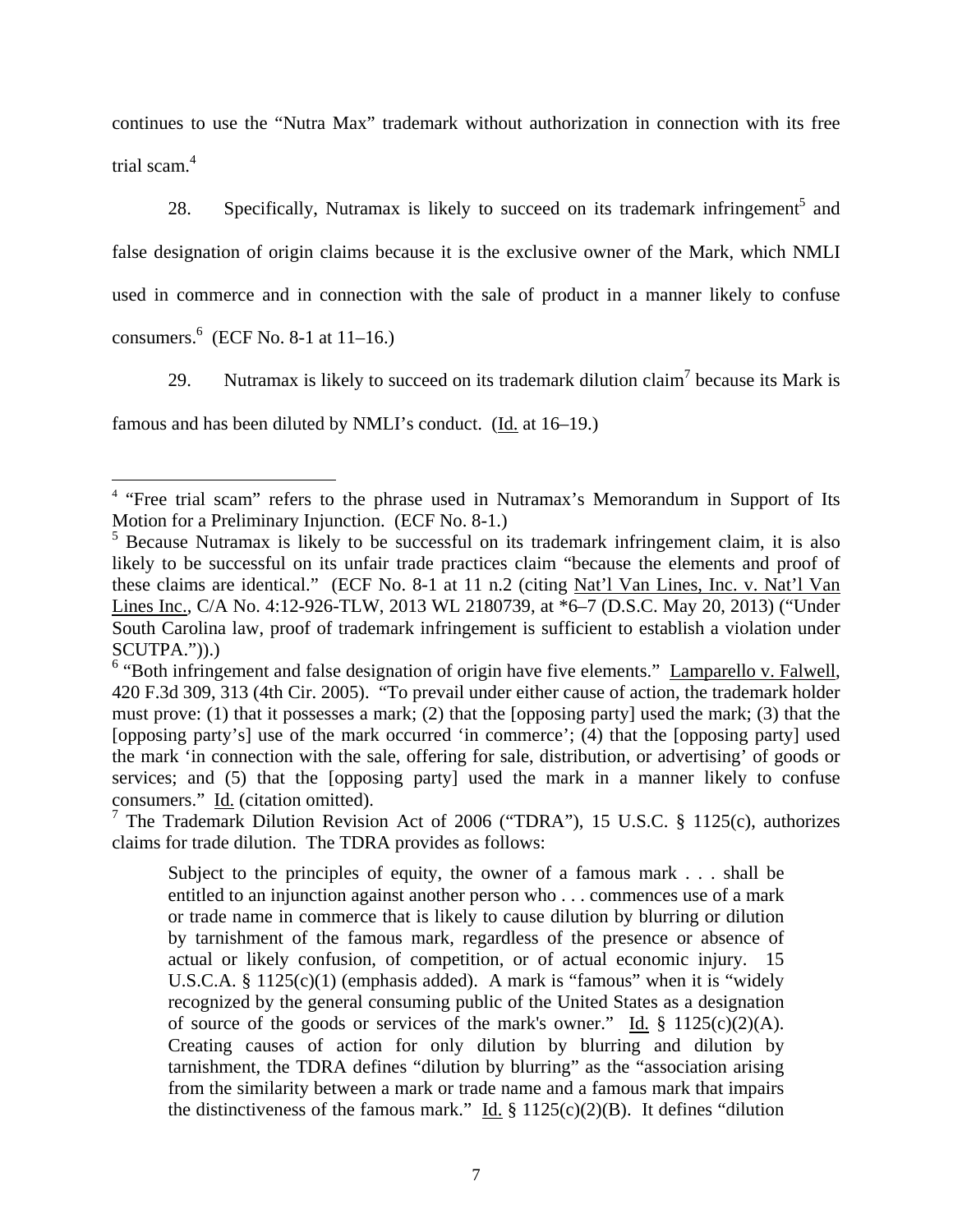30. Nutramax is likely to succeed on its claim alleging violation of the  $ACPA<sup>8</sup>$ because the Infringing Website was used by NMLI to profit from the good will associated with Nutramax's Mark. (Id. at 20–23.)

31. Finally, Nutramax is likely to succeed on its common law fraud<sup>9</sup> claim because all 9 elements are shown by NMLI's continued use of the Mark and its effects on consumers. (Id. at

23–24.)

B. Likelihood of Suffering Irreparable Harm Absent an Injunction

32. Winter also requires that the party requesting injunctive relief demonstrate that it

is likely it will suffer irreparable harm absent the preliminary injunction. 555 U.S. at 22–23.

The harm to be prevented must be of an immediate nature and not simply a remote possibility.

Am. Whitewater v. Tidwell, No. 8:09-cv-02665-JMC, 2010 WL 5019879, at \*11 (D.S.C. Dec. 2,

2010) (citing In re Microsoft Corp. Antitrust Litig., 333 F.3d 517, 525 (4th Cir. 2003)).

by tarnishment" as the "association arising from the similarity between a mark or trade name and a famous mark that harms the reputation of the famous mark." Id.  $$1125(c)(2)(C).$ 

Louis Vuitton Malletier S.A. v. Haute Diggity Dog, LLC, 507 F.3d 252, 264 (4th Cir. 2007). "[T] to state a dilution claim under the TDRA, a plaintiff must show: (1) that the plaintiff owns a famous mark that is distinctive; (2) that the defendant has commenced using a mark in commerce that allegedly is diluting the famous mark; (3) that a similarity between the defendant's mark and the famous mark gives rise to an association between the marks; and (4) that the association is likely to impair the distinctiveness of the famous mark or likely to harm the reputation of the famous mark." Id. at 264–65.

<sup>8</sup> "Under the Anticybersquatting Consumer Protection Act (ACPA), the owner of a protected mark has a cause of action 'against anyone who registers, traffics in, or uses a domain name that is identical or confusingly similar to [the owner's] trademark with the bad faith intent to profit from the good will associated with the trademark." Retail Servs., Inc. v. Freebies Publ'g, 364 F.3d 535, 549 (4th Cir. 2004) (quoting Hawes v. Network Sols., Inc., 337 F.3d 377, 383 (4th Cir. 2003)); see also 15 U.S.C. § 1125(d)(1).

<sup>9</sup> The elements of fraud under South Carolina law are: "(1) a representation; (2) its falsity; (3) its materiality; (4) either knowledge of its falsity or a reckless disregard of its truth or falsity; (5) intent that the representation be acted upon; (6) the hearer's ignorance of its falsity; (7) the hearer's reliance on its truth; (8) the hearer's right to rely thereon; and (9) the hearer's consequent and proximate injury." Cheney Bros., Inc. v. Batesville Casket Co., Inc., 47 F.3d 111, 114 (4th Cir. 1995).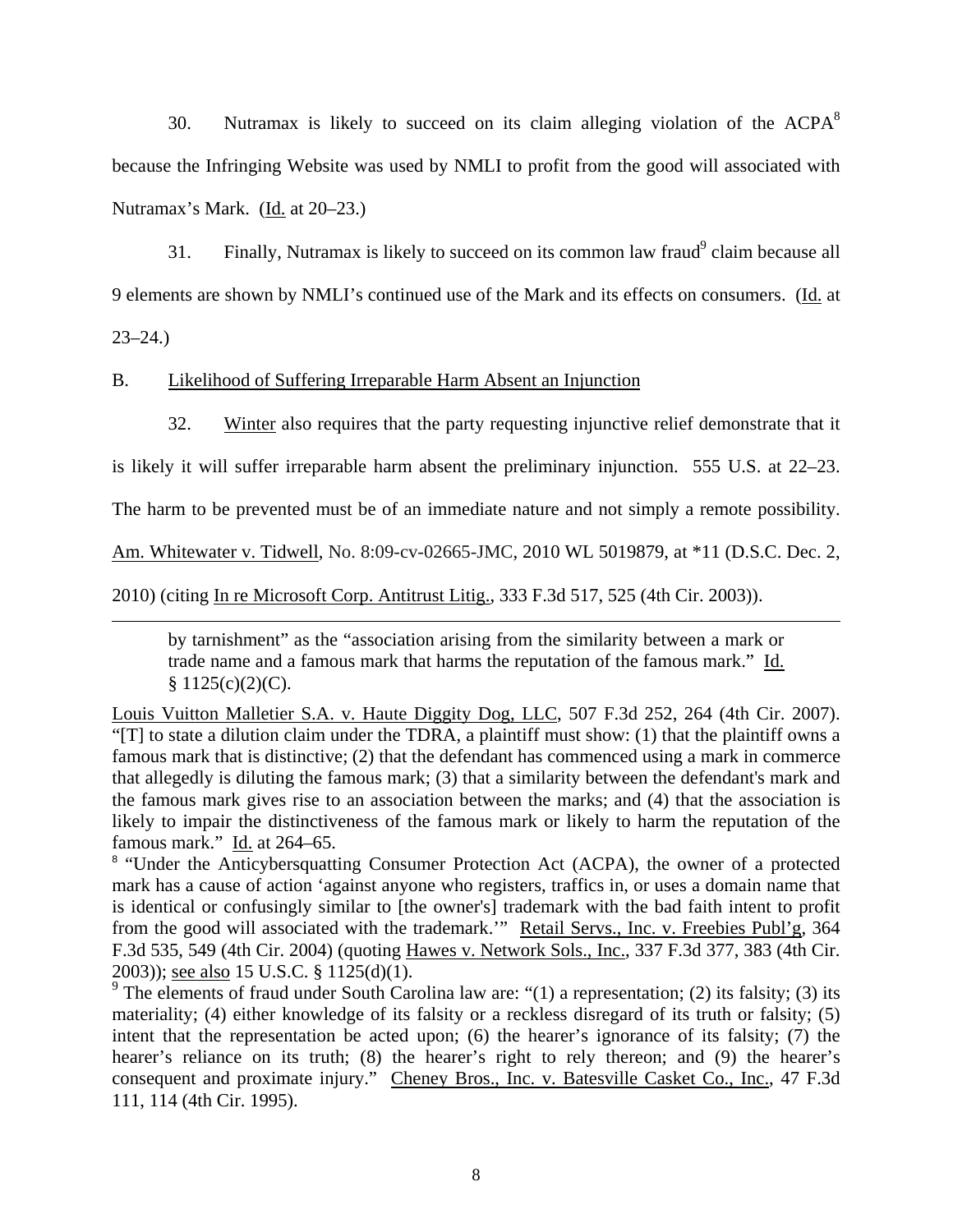33. "When analyzing the irreparable harm element, there are two inquiries: 1) whether the plaintiff is indeed suffering actual and imminent harm; and 2) whether that harm is truly irreparable, or whether it can be remedied at a later time with money damages." Sauer-Danfoss Co. v. Nianzhu Luo, C/A No. 8:12-3435-HMH, 2012 WL 6042831, at \*1 (D.S.C. Dec. 5, 2012) (quoting First Quality Tissue SE, LLC v. Metso Paper USA, Inc., C/A No. 8:11-2457- TMC, 2011 WL 6122639, at \*2 (D.S.C. Dec. 9, 2011)).

34. Upon its review, the court finds that Nutramax has clearly shown it will suffer irreparable harm in the event its Motion is denied.

35. Nutramax's irreparable harm is demonstrated by the fact that NMLI's conduct has misled customers. (ECF No. 8-1 at 25.) Unless a preliminary injunction is granted that prohibits NMLI from using Nutramax's registered trademarks, NMLI will continue to use Nutramax's Mark to deceive customers into believing that Nutramax is the entity behind the free trial scam. Such conduct has caused and is likely to cause Nutramax irreparable harm.

36. "[P]roof of actual consumer deception alone is sufficient for a showing of irreparable harm." (Id. (citing PBM Prod., LLC v. Mead Johnson, Co., 639 F.3d 111, 126 (4th Cir. 2011) (holding irreparable harm element satisfied "primarily on the fact that [defendant's] advertising misled customers.")).) Moreover, irreparable harm is presumed "where a party is likely to succeed on claims of trademark infringement." (Id. (citing Lone Star Steakhouse & Saloon, Inc. v. Alpha of Va., Inc., 43 F.3d 922, 939 (4th Cir. 1995) ("Infringement gives rise to irreparable injury, in that plaintiff has lost control of its business reputation to this extent, there is substantial likelihood of confusion of the purchasing public, there may be no monetary recovery available, and there is an inherent injury to the good will and reputation of the plaintiff.")).)

37. In consideration of the foregoing, the court is able to infer both the actuality and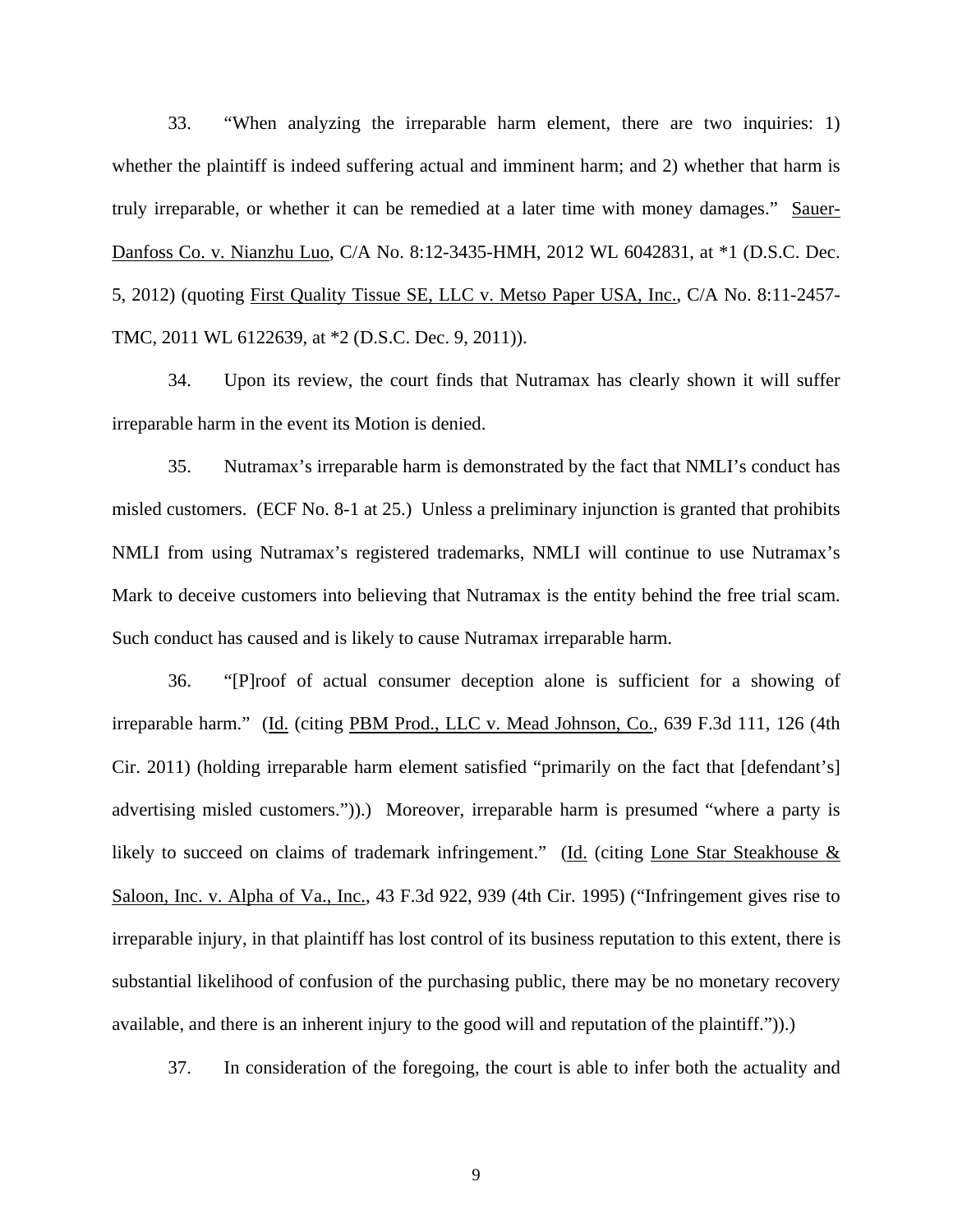imminency of the irreparable harm suffered by Nutramax.

38. To demonstrate a need for injunctive relief, a plaintiff must show how the harm suffered is such that other forms of damages available in the normal course of litigation are not enough. "Mere injuries, however substantial, in terms of money, time and energy necessarily expended in the absence of a stay, are not enough," because of the "the possibility that adequate compensatory or other corrective relief will be available at a later date." Hughes Network Sys. v. Interdigital Commc'ns Corp., 17 F.3d 691, 694 (4th Cir. 1994). This "weighs heavily against a claim of irreparable harm." Id.

39. "A preliminary injunction is not normally available where the harm at issue can be remedied by money damages." Bethesda Softworks, LLC v. Interplay Entm't Corp., 452 F. App'x 351, 353 (4th Cir. 2011).<sup>10</sup>

40. In the context of this matter, the court is persuaded that the continued infringement on its Mark causing actual customer confusion cannot be remedied by money damages. In this regard, the court finds that money damages in the instant case would not be adequate based on the current evidence of record.

C. The Balance of Equities and the Public Interest Factors

 $\overline{a}$ 

41. Generally, in determining whether to grant a motion for injunctive relief, "[t]he court must also consider the balance of hardships between the litigants and the impact on the

 $10$  The presumption against issuing preliminary injunctions where a harm suffered can be remedied by money damages at judgment stems from real concerns the issuance of a preliminary injunction remedy raises. These concerns include, for example, the fact that in issuing a preliminary injunction order, a district court is required, based on an incomplete record, to order a party to act in a certain way. Hughes Network Sys., Inc. v. InterDigital Commc'ns Corp., 17 F.3d 691, 694 (4th Cir. 1994). Issuing an injunction further risks repetitive litigation, that which carries significant costs for both parties. Id. Thus, there are only "extraordinary circumstances" that are "quite narrow" in application, where preliminary injunction is appropriate notwithstanding monetary damages. Id. (discussing a Plaintiff's business not being able to survive as an example of such circumstances.)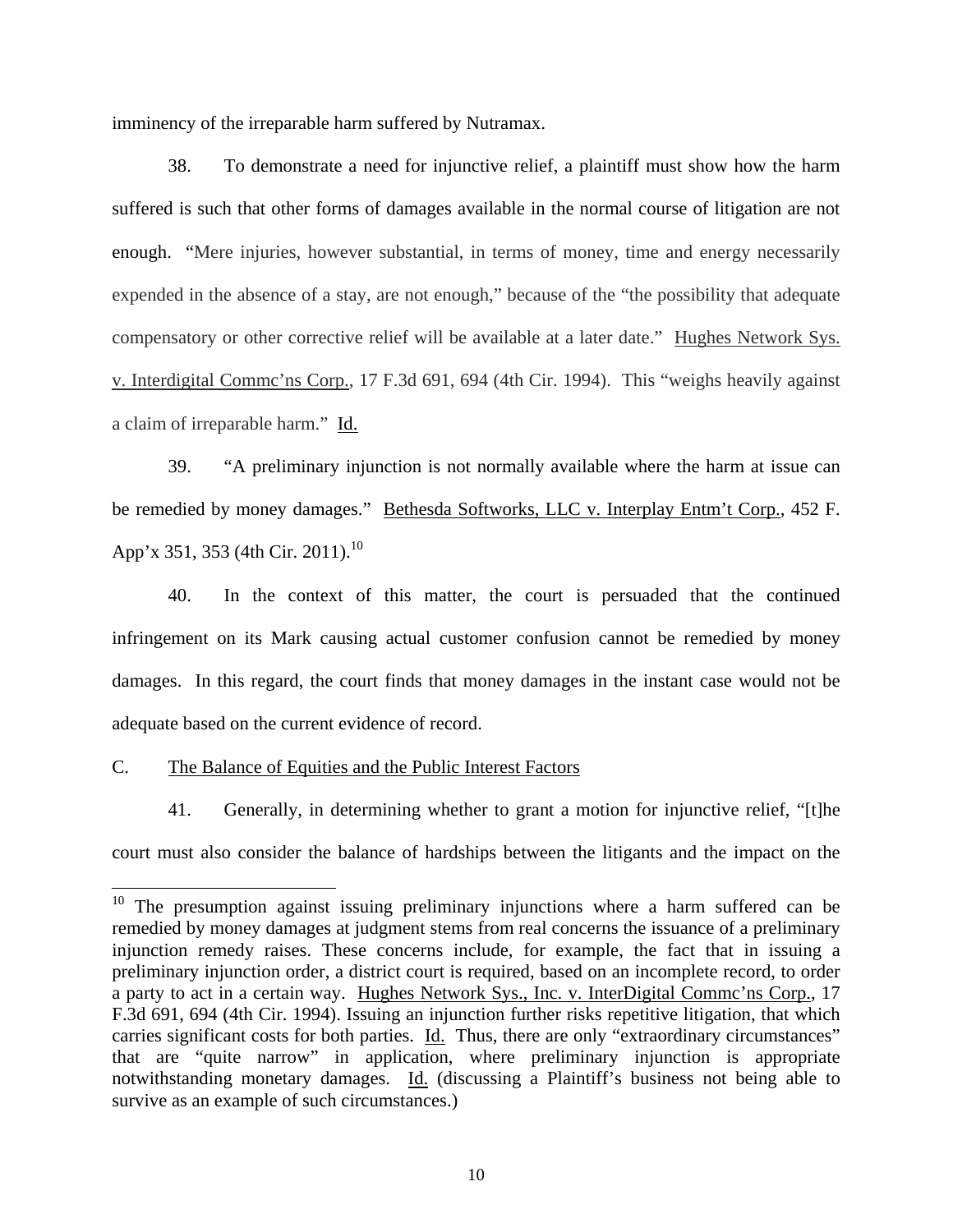public at large prior to issuing an injunction." Uhlig, LLC v. Shirley, C/A No. 6:08-cv-01208- JMC, 2012 WL 2458062, at \*4 (D.S.C. June 27, 2012).

42. Above, the court found that Nutramax will suffer irreparable harm without an injunction. Alternatively, there is no evidence that NMLI will suffer any harm if Nutramax's Motion is granted.

43. The balance of equities tips in Nutramax's favor because on one hand it has "invested millions of dollars and significant time and effort in advertising, promoting, and developing its trademarks, and establishing substantial goodwill in its intellectual property, including the Mark." (ECF No. 8-1 at 26.) "On the other hand, Defendant [NMLI]'s unauthorized use of Nutramax's registered Mark is a calculated and purposeful attempt to confuse consumers into thinking that Nutramax, rather than Defendant [NMLI], is the entity behind the Defendant's free trial scams." (Id. at 26–27.) In this regard, NMLI "has no equitable interest in perpetuating false claims regarding the origin of its products" (id. at 27) and its alleged scam to defraud consumers is not deserving of any legal protection.

44. Finally, an injunction is in the public interest because it would "prevent customer confusion in the marketplace" and ensures that "manufacturers accurately represent their products." (ECF No. 8-1 at 27 (citing, e.g., Augusta Nat'l, Inc. v. Exec. Golf Mgmt., Inc., 996 F. Supp. 492, 499 (D.S.C. 1998) ("The right of the public to be free from the deception that results from a defendant's use of a plaintiff's trademark is transcendent.")).) Without an injunction preventing NMLI from using Nutramax's registered Mark, consumers do not know the entity behind the free trial scam and have no ability to seek redress for the harm they have suffered.

45. Accordingly, the court finds that granting Nutramax injunctive relief is in the public's interest.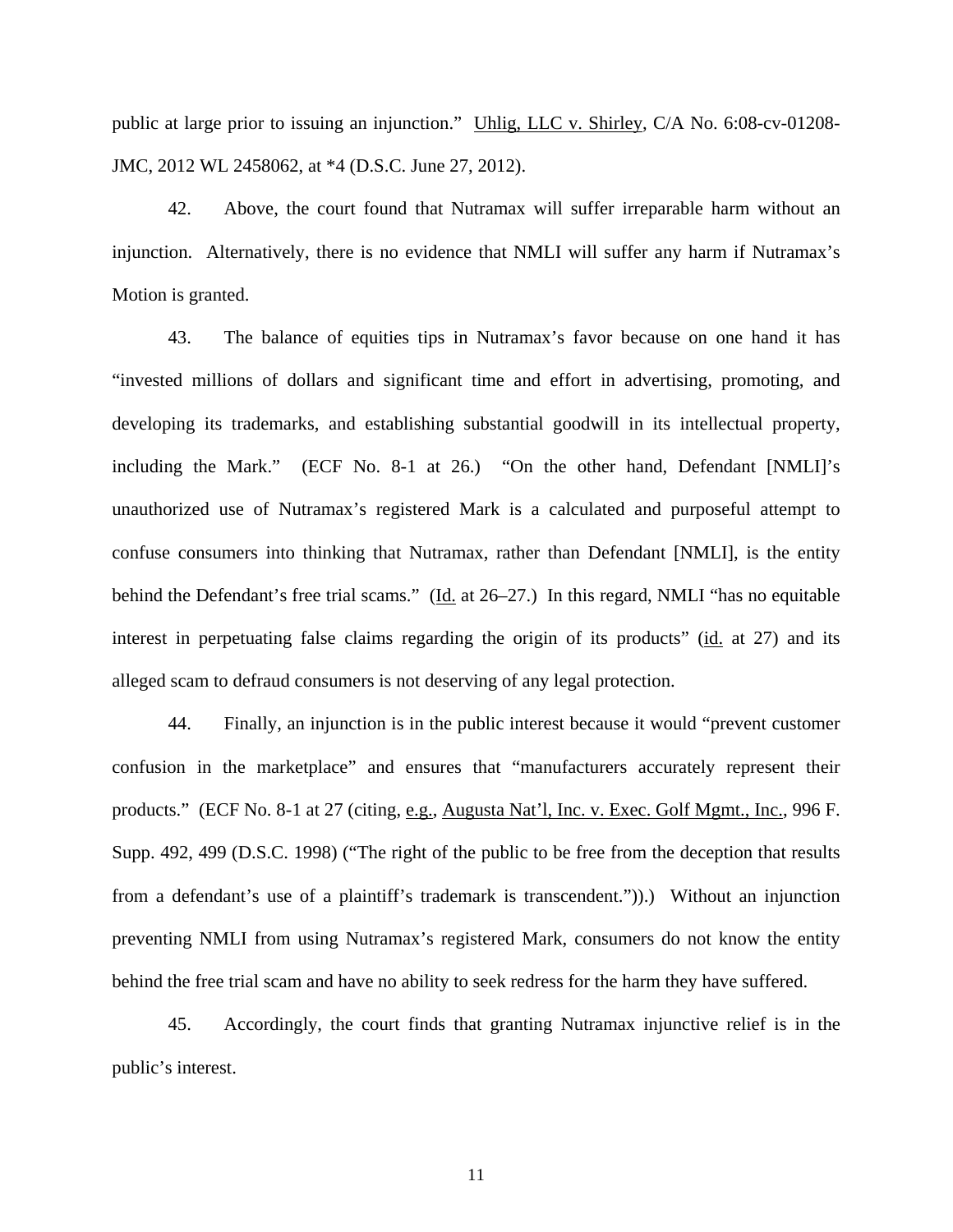#### D. Required Posting of Bond

46. Rule 65 provides that "[t]he court may issue a preliminary injunction or a temporary restraining order only if the movant gives security in an amount that the court considers proper to pay the costs and damages sustained by any party found to have been wrongfully enjoined or restrained." Fed. R. Civ. P. 65(c).

47. After considering the circumstances alleged in instant Motion, the court will require Nutramax to post a modest bond of one thousand dollars (\$1,000.00) to take advantage of the relief granted in this Order. See Hoechst Diafoil Co. v. Nan Ya Plastics Corp., 174 F.3d 411, 421 (4th Cir. 1999) (acknowledging the requirement that a district court set an injunction bond and also acknowledging that the court can set the bond "in such sum as the court deems proper").

#### **IV. CONCLUSION**

48. Having found that Nutramax has satisfied all of the requirements for preliminary injunctive relief, the court **GRANTS** Plaintiff Nutramax Laboratories, Inc.'s Motion for Preliminary Injunction (ECF No. 8). The court **ORDERS, ENJOINS AND RESTRAINS** Defendant Nutra Max Labs Inc, its agents, divisions, subsidiaries, officers, agents, employees, attorneys, and all those persons in active concert or participation with it, including any person or entity marketing, advertising, selling, offering for sale or free trial, or distributing its products, from directly or indirectly using Nutramax Laboratories, Inc.'s registered trademarks in connection with Nutra Max Labs Inc's Steelcut Testosterone and Muscle Boost XT products and the trial offers of both, and any other products marketed, distributed, or sold by Nutra Max Labs Inc, including but not limited to any form of "Nutra Max," "Nutramax Labs Inc," "Nutra Max Inc" and "Nutra Max Labs Inc" and the Mark identified in the Verified Complaint and any other terms or phrases that are confusingly similar to the Mark; and further **ORDERS** Nutra Max Labs